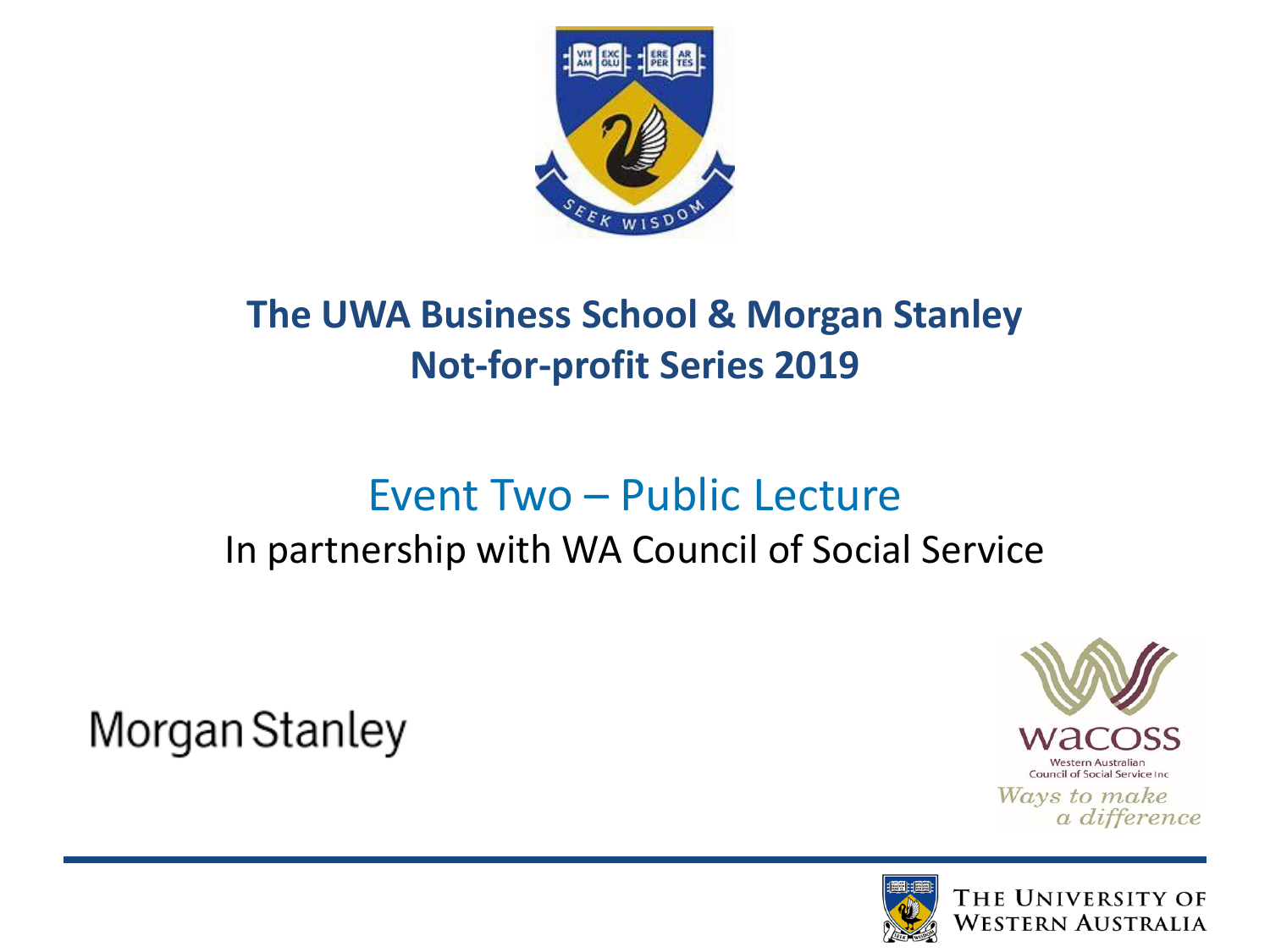

### **Charities: Their Nature and Purpose**

### Professor David Gilchrist

UWA Business School 27 June 2019

Morgan Stanley



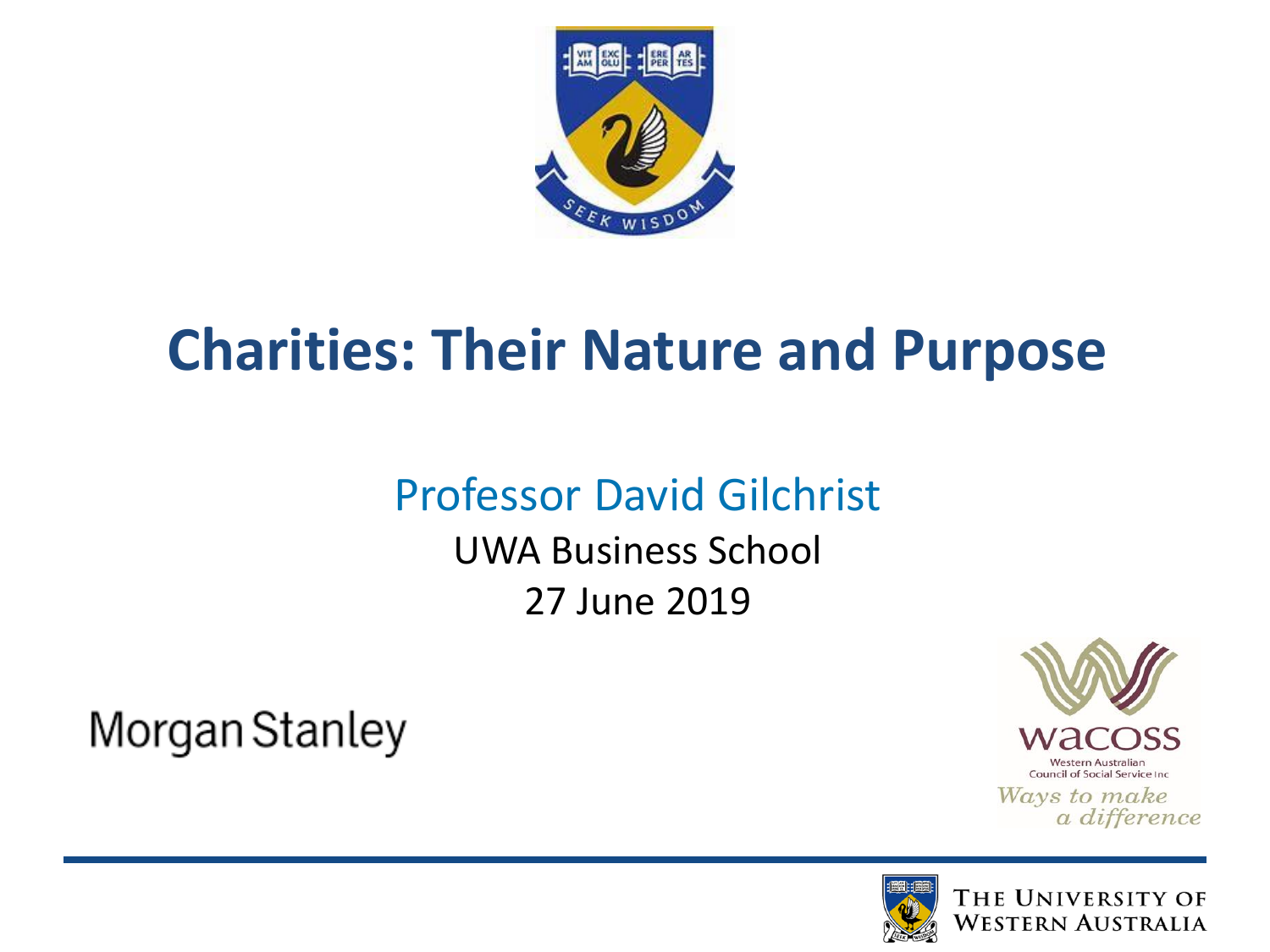### **Context**

- Charities and Not-for-profits we are at a decision point
- In many respects, it is time to ask whether we want them or not…
	- Quasi Market Economics: enduring myth of power of markets
	- Inconsistent economic narratives
	- Funders focus on micro economic view
	- Equated with commercial entities rather than whether fit-for-purpose
	- Advocacy restrictions and growing lack of political courage
	- Inability of governments and the sectors to work together; distinct lack of trust
	- Lack of investment in the public sector to drive policy implementation

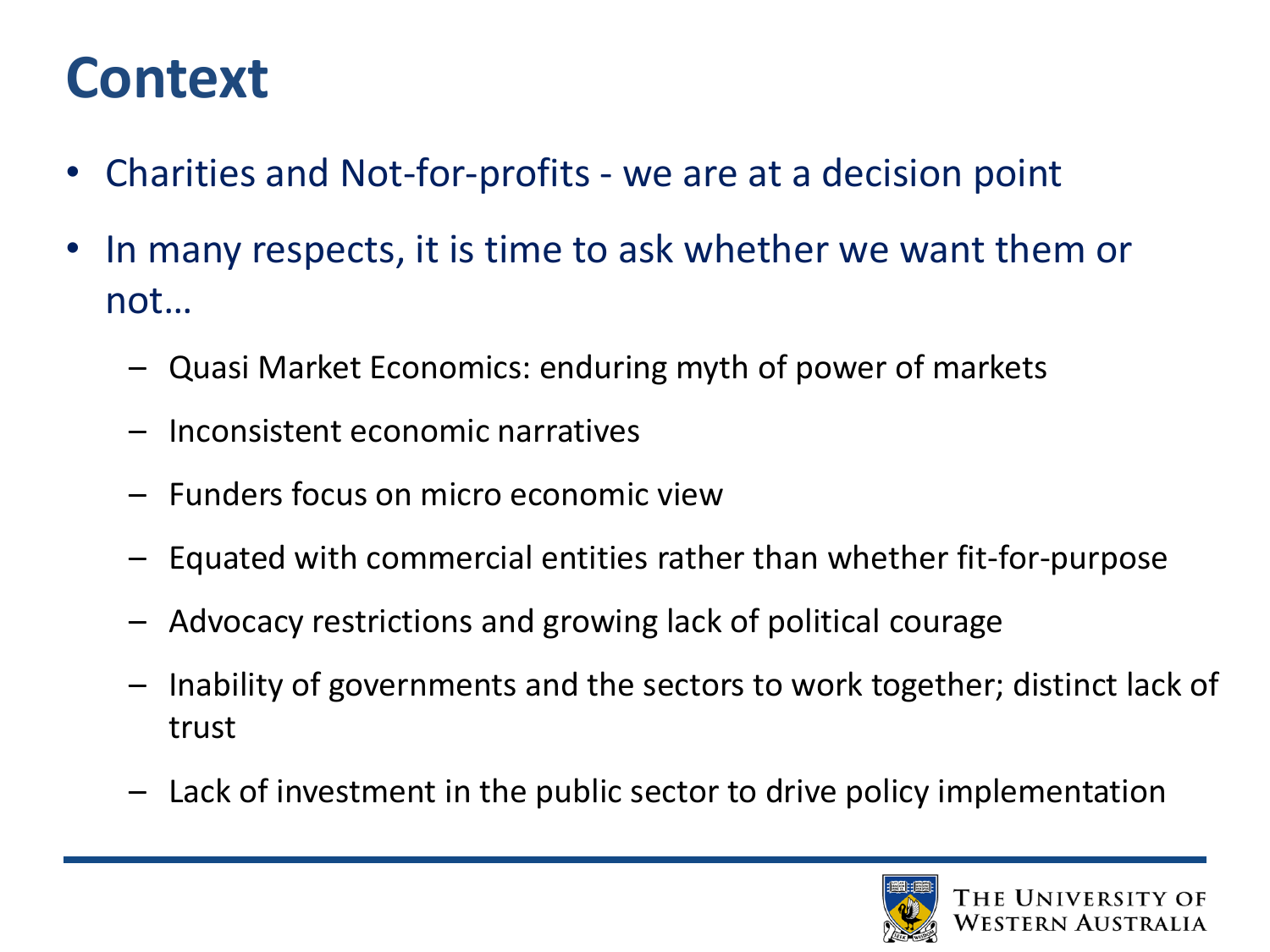## **Inconsistent Economic Narratives**



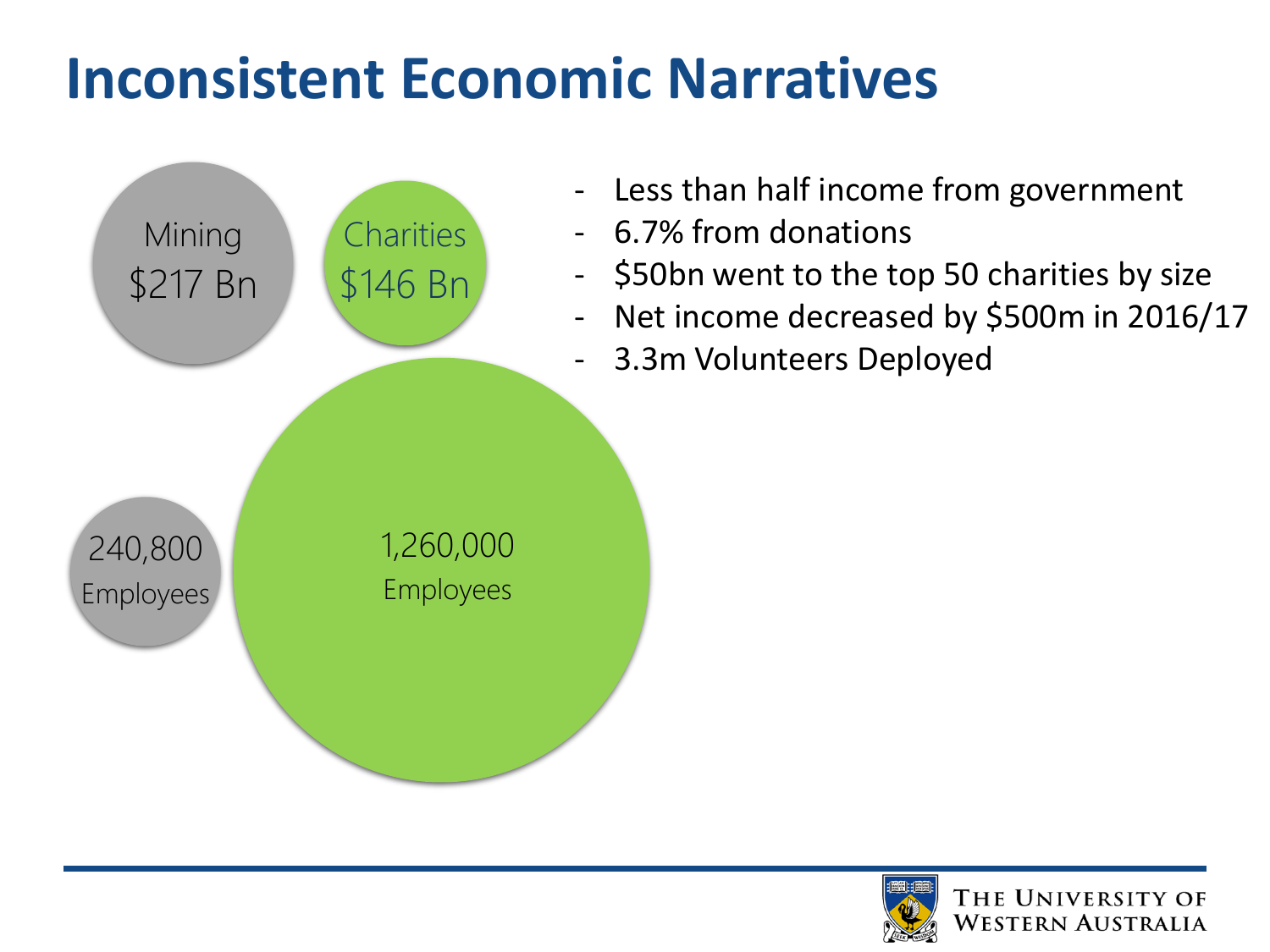## **Their Nature…**

- Statute of Elizabeth
- Charities Act
- Tax Legislation and Regulations
- Associations Legislation

### Institutional Perspective…

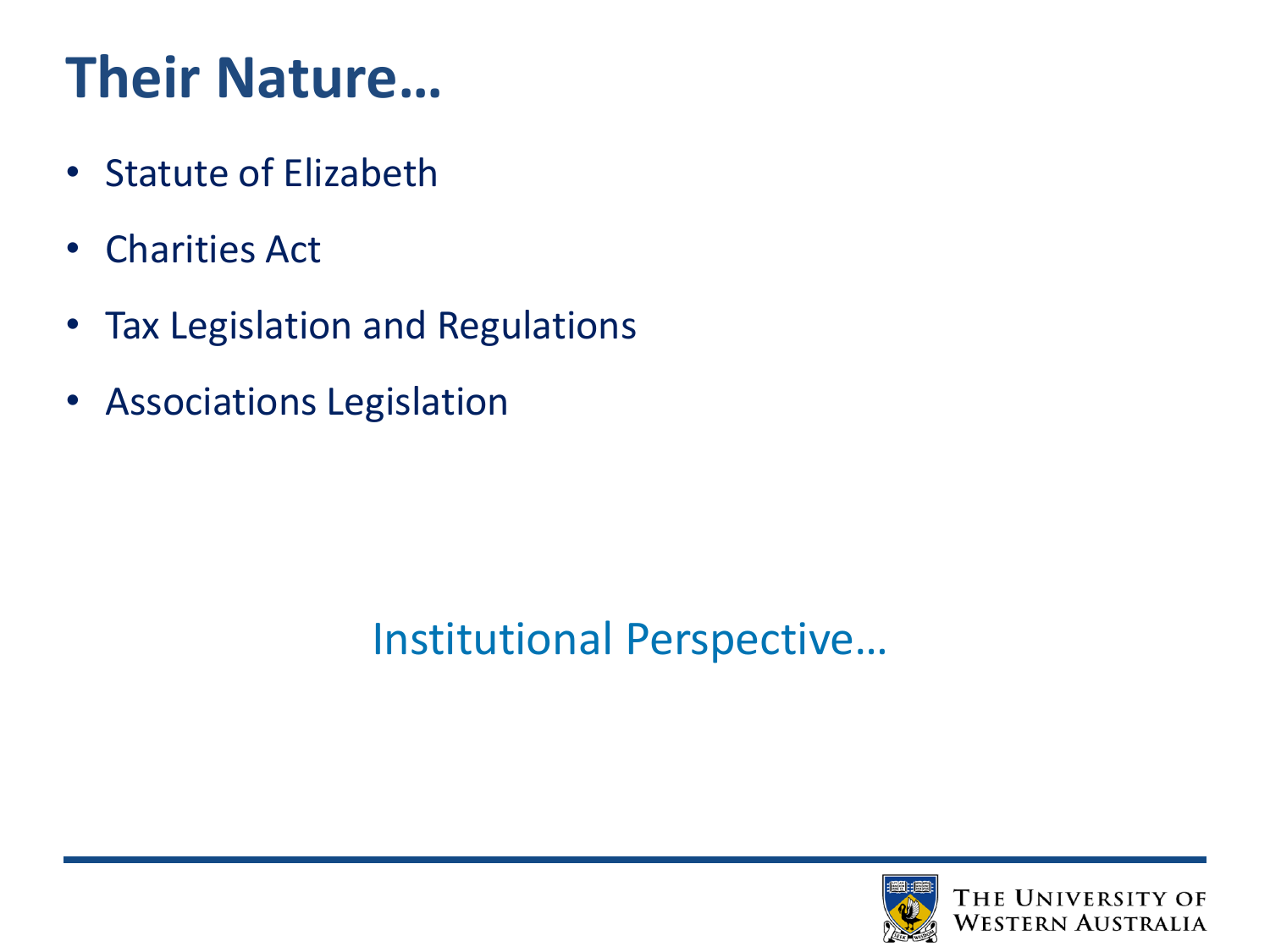## **Institutional Perspective…**

- System value
- Sector is an national asset
- Sector's place in national infrastructure
- Intellectual property and experience
- **Irreplaceability**

### Sector is an important part of the whole…

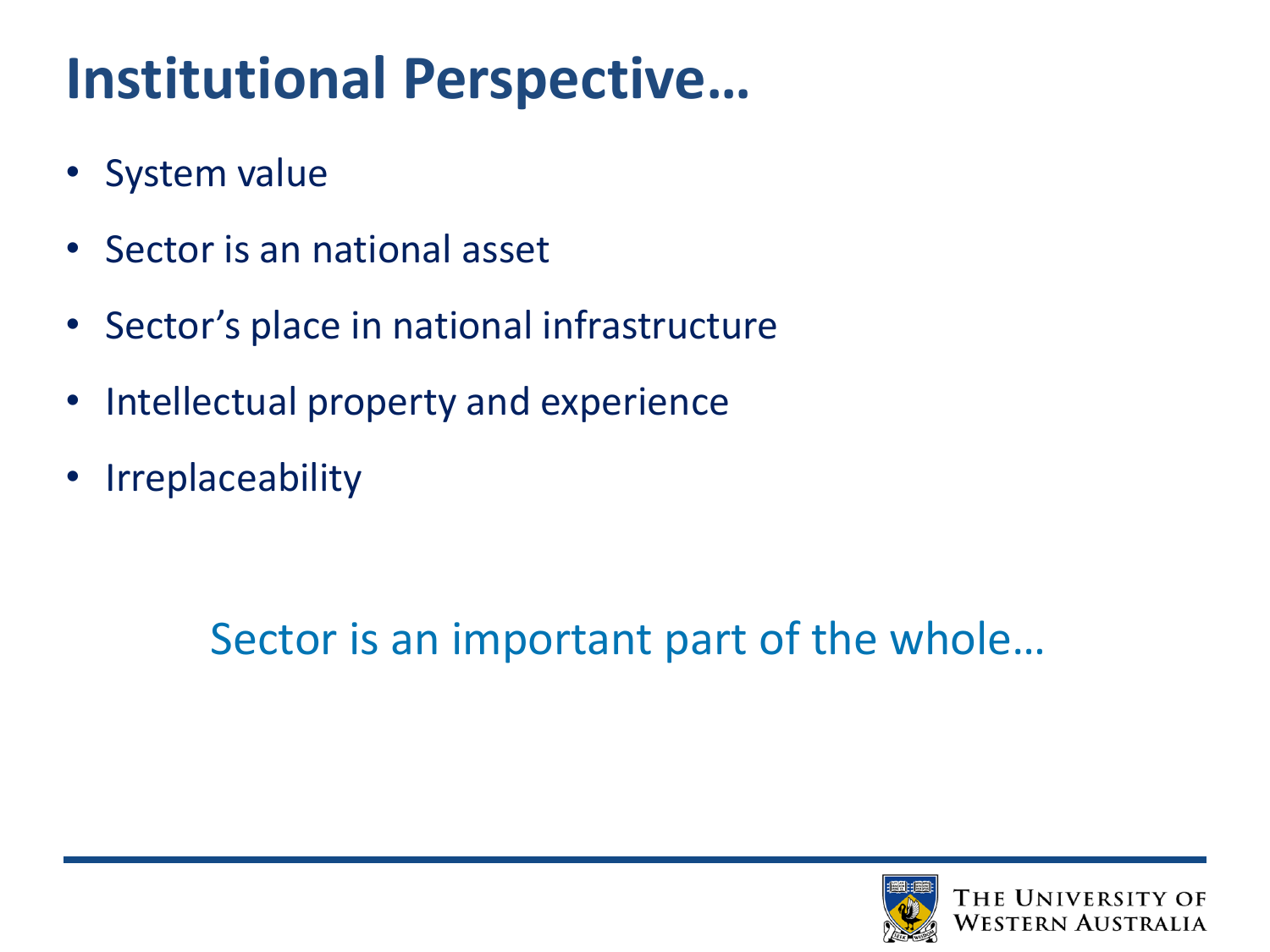# **Their Purpose…**

- Mission
- For Purpose

### This is an oft discussed element…

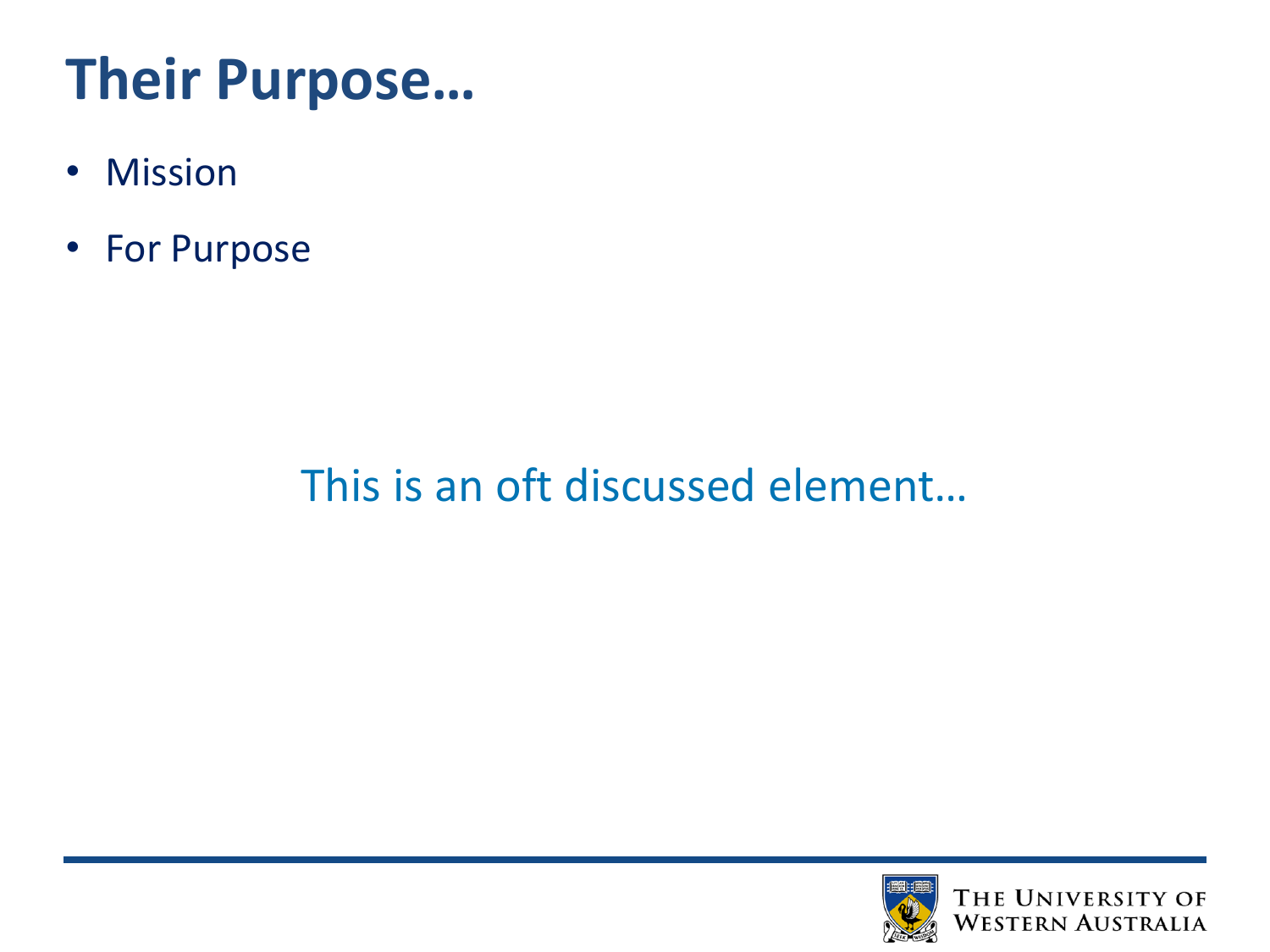## **Mission**

- Philosophical purpose
- Communication purpose
- Everyone has one… even BHP

# Relevant but not relevant to this discussion What do they actually do?





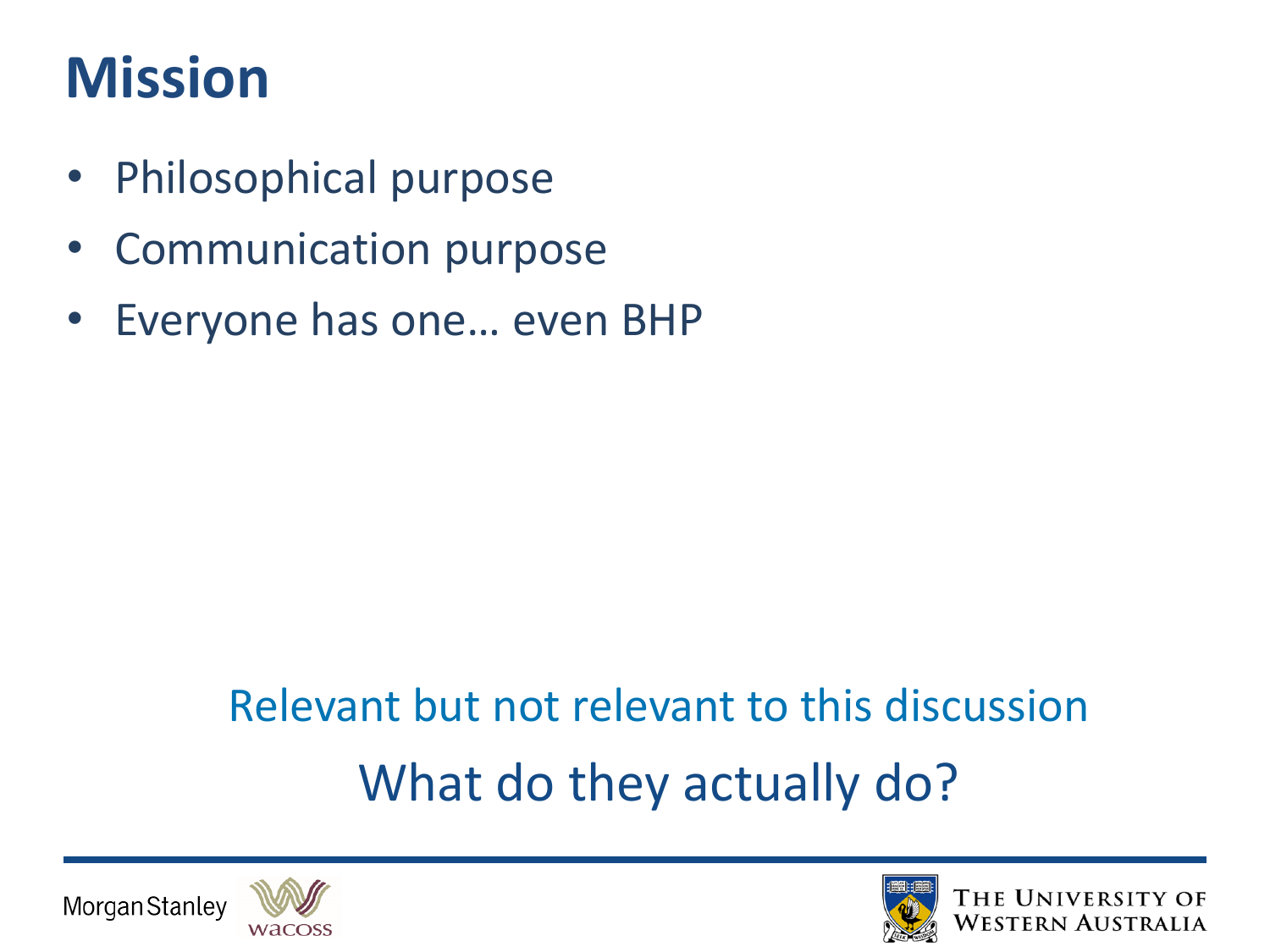## **Impact of Lack of Attention to Institution**



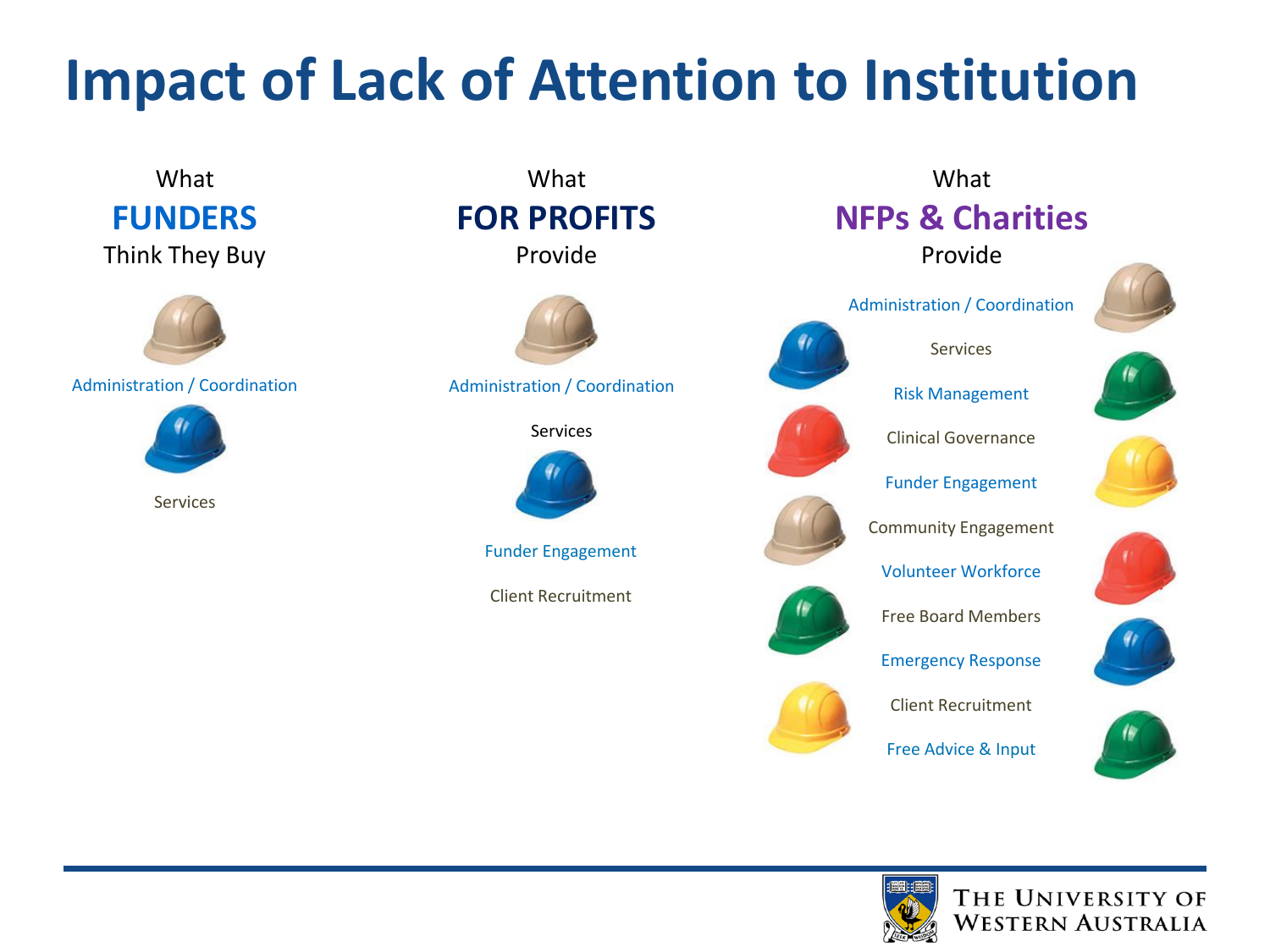# **Political Courage… Advocacy**

- Systemic Advocacy
- Client Advocacy

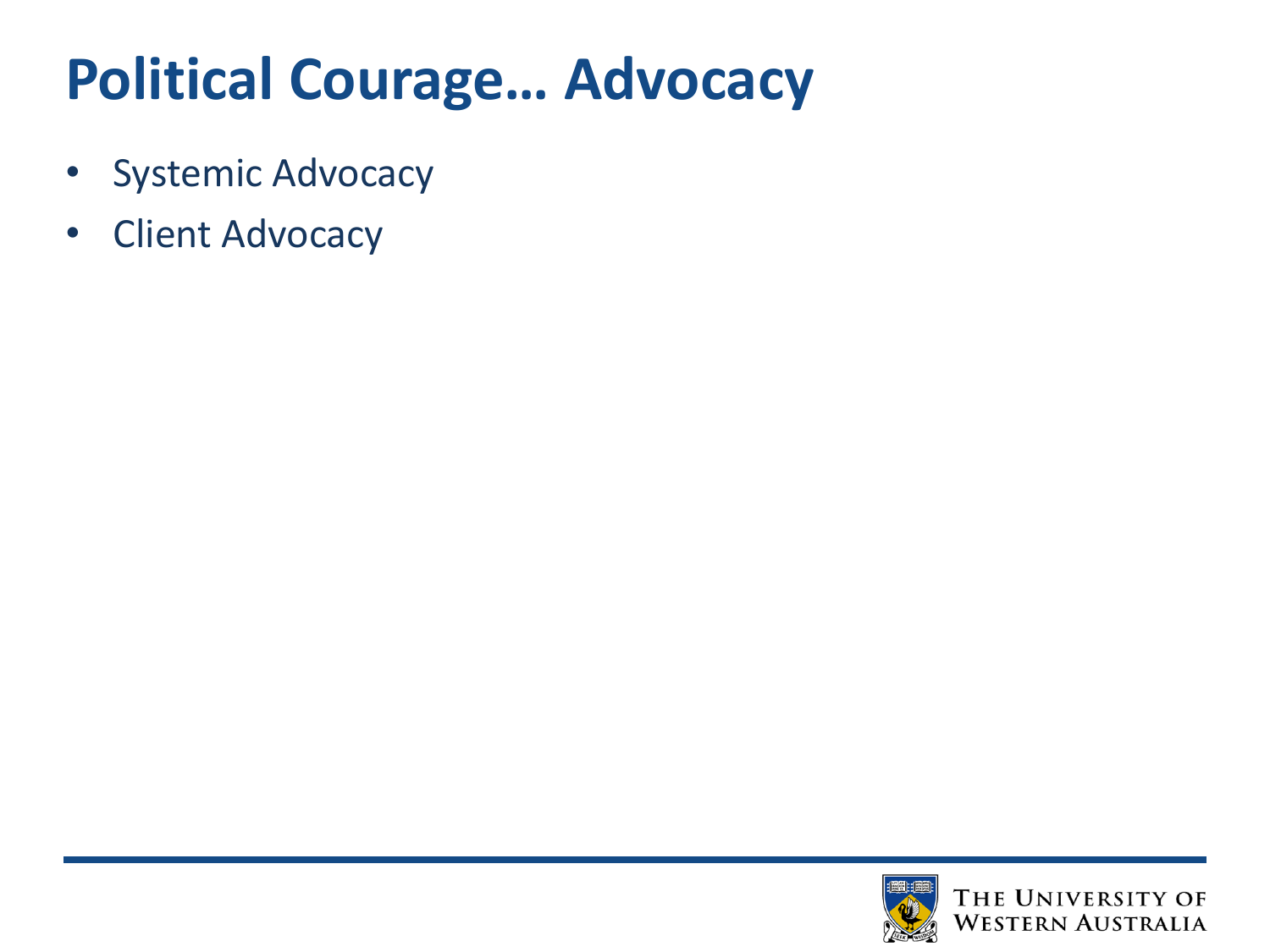### **So what is the purpose of a charity?**

- Charities keep people alive
- **Educate**
- Protect vulnerable people
- Advocate: systemically and individually
- Break destructive cycles
- Provide medical treatment & personal care
- Provide support and assistance
- Prevent poor outcomes
- Advance Australia's place in the world & advance peace
- Provide futures for individuals, families and communities

### A TANGIBLE CONTRIBUTION

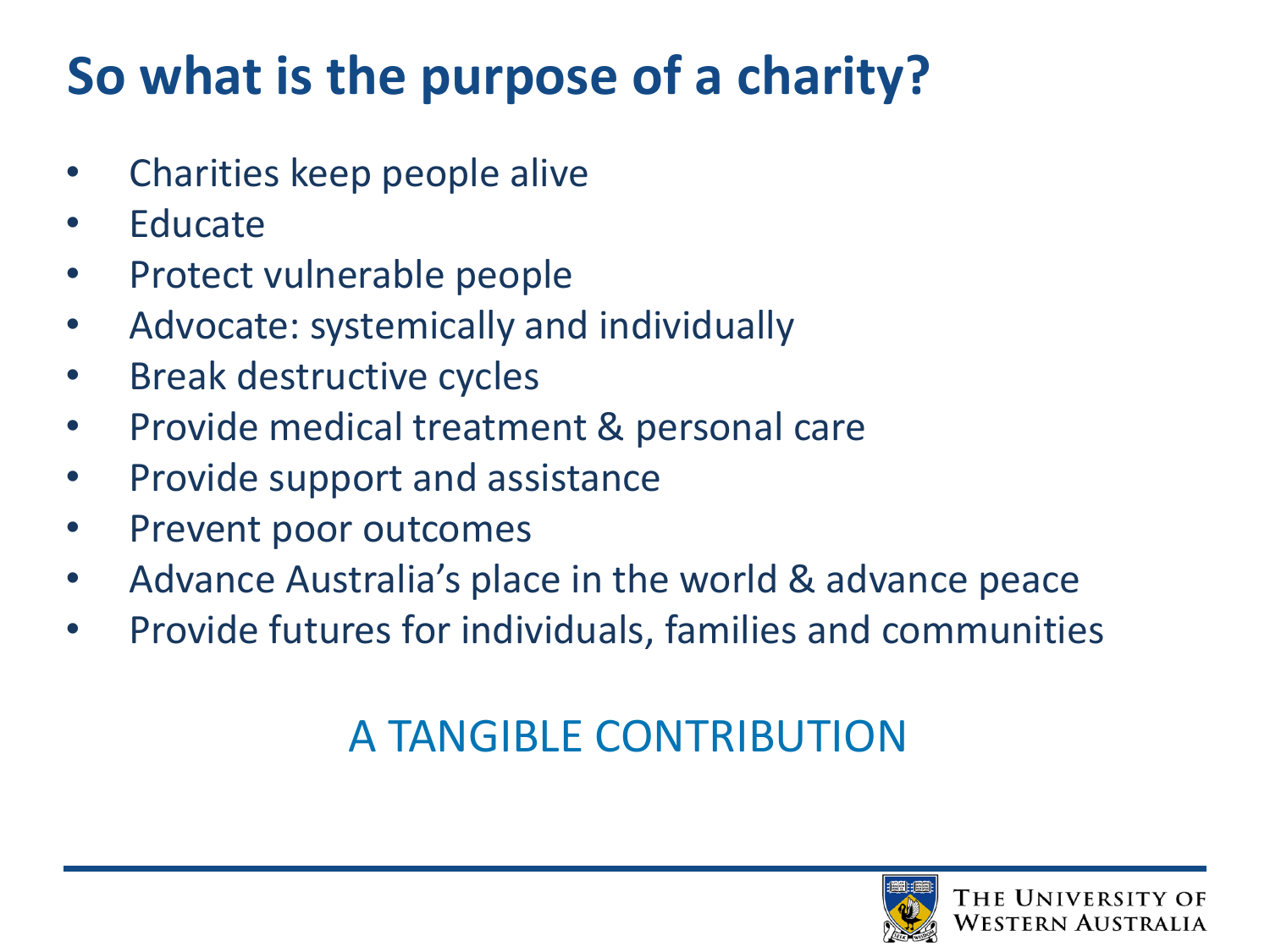### **Way Forward…**

- Economic policy consistency
- Systemic perspective
- **Investment**

Industry Planning Framework & National Reporting Structure:

- A responsible level of investment in systemic analysis
- A responsible level of investment in systemic construction
- A responsible level of investment in public sector capacity
- Consistent application of indirect supports (e.g. Fuel Rebates)
- A genuine partnership forum including executive capacity, funding and public transparency